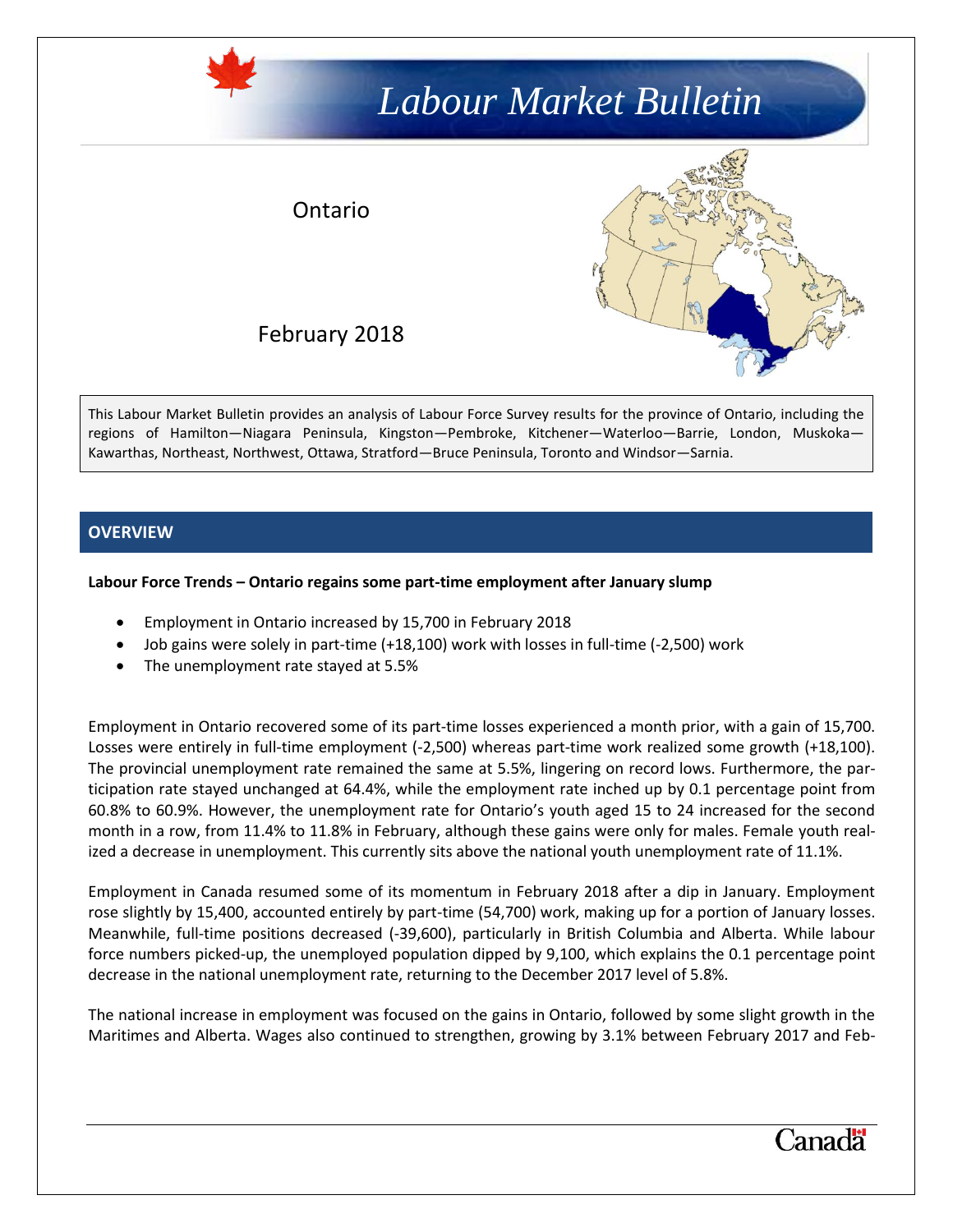ruary 2018 across the country.<sup>1</sup> In Ontario, the wages matured by 3.5% over the term; particularly for youth which saw their average hourly wage increase by 9.0%.

The United States total nonfarm payroll employment in February rose by 313,000, for its 89<sup>th</sup> straight month of growth. The unemployment rate for February remained at 4.1% for the fifth consecutive month. Elevated job growth south of the border has not changed the values of Canadian exports or imports however, trade numbers lag behind employment figures.<sup>2</sup> News of a possible steel and aluminum tariff hinging on the ongoing NAFTA negotiations depressed the CAD, $3,4$  which would have a serious impact on manufacturing exports going forward if Canada is not exempt.

Over the past year, the provincial labour market continued to grow. Employment advanced by 113,700 between February 2017 and February 2018 with gains in both full-time work (+110,100) and part-time work (+3,600). This is the 98<sup>th</sup> monthly, year-over-year gain in Ontario, with term loss not seen since December 2009. The unemployment rate also fell by 0.7 percentage points to 5.5% while the labour force increased by 58,200 over the year.

| <b>Seasonally Adjusted</b><br><b>Monthly Data</b> | February 2018 | January 2018 | February 2017 | <b>Monthly Variation</b> |                          | <b>Yearly Variation</b> |                          |
|---------------------------------------------------|---------------|--------------|---------------|--------------------------|--------------------------|-------------------------|--------------------------|
|                                                   |               |              |               | <b>Number</b>            | %                        | <b>Number</b>           | $\frac{9}{6}$            |
| Population $15 + (000)$                           | 11809.7       | 11793.7      | 11615.2       | 16.0                     | 0.1                      | 194.5                   | 1.7                      |
| Labour Force ('000)                               | 7603.1        | 7593.5       | 7544.9        | 9.6                      | 0.1                      | 58.2                    | 0.8                      |
| Employment ('000)                                 | 7188.6        | 7172.9       | 7074.9        | 15.7                     | 0.2                      | 113.7                   | 1.6                      |
| Full-Time ('000)                                  | 5857.4        | 5859.9       | 5747.3        | $-2.5$                   | 0.0                      | 110.1                   | 1.9                      |
| Part-Time ('000)                                  | 1331.2        | 1313.1       | 1327.6        | 18.1                     | 1.4                      | 3.6                     | 0.3                      |
| Unemployment ('000)                               | 414.5         | 420.6        | 469.9         | $-6.1$                   | $-1.5$                   | $-55.4$                 | $-11.8$                  |
| Unemployment Rate (%)                             | 5.5           | 5.5          | 6.2           | 0.0                      | ٠.                       | $-0.7$                  | ٠                        |
| Participation Rate (%)                            | 64.4          | 64.4         | 65            | 0.0                      | $\overline{\phantom{a}}$ | $-0.6$                  | $\sim$                   |
| <b>Employment Rate (%)</b>                        | 60.9          | 60.8         | 60.9          | 0.1                      | $\overline{\phantom{a}}$ | 0.0                     | $\overline{\phantom{a}}$ |

#### **Ontario Monthly Labour Force Statistics**

*Note: Totals may not add due to rounding*

 $\overline{\phantom{a}}$ 

*Source: Statistics Canada Labour Force Survey – CANSIM Table 282-0087*



 $^1$  Statistics Canada. Table 282-0071 - Labour Force Survey estimates (LFS), wages of employees by type of work, North American Industry Classification System (NAICS), sex and age group, unadjusted for seasonality, monthly (current dollars unless otherwise noted)

 $^2$  Statistics Canada. Table 228-0059 - Merchandise imports and exports, customs and balance of payments basis for all countries, by seasonal adjustment and North American Product Classification System (NAPCS), monthly (dollars) – latest available dated to December 2017

<sup>3</sup> Baldor, L. et al. (2018, March 1). Trade war? Trump orders big tariffs on steel, aluminum. *Financial Post.* Retrieved from <http://business.financialpost.com/pmn/business-pmn/trump-defends-us-steel-aluminum-as-tariff-deadlines-near>

<sup>4</sup> Hodges, D. (2018, March 1). TSX, Wall Street fall on Trump's tariff plan; loonie down. *BNN*. Retrieved from <https://www.pressreader.com/canada/the-globe-and-mail-bc-edition/20180308/281994673000904>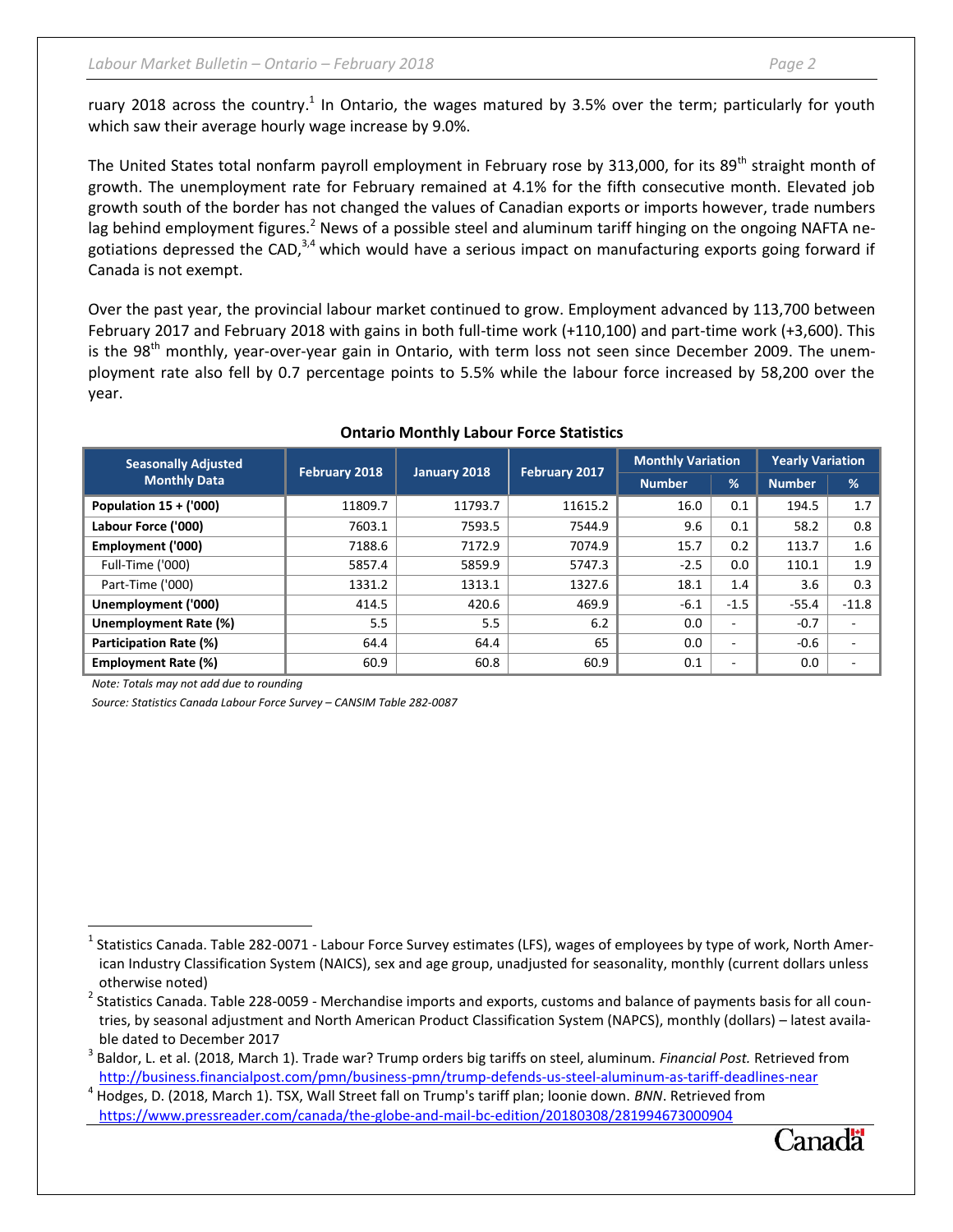

|  | <b>Ontario Monthly Unemployment Rates, by Gender and Age</b> |  |  |  |
|--|--------------------------------------------------------------|--|--|--|
|--|--------------------------------------------------------------|--|--|--|

| <b>Seasonally Adjusted Data</b> | February 2018 | <b>January</b><br>2018 | <b>February</b><br>2017 | <b>Monthly Varia-</b><br>tion | <b>Yearly Varia-</b><br>tion |
|---------------------------------|---------------|------------------------|-------------------------|-------------------------------|------------------------------|
|                                 | %             | %                      | %                       | (% points)                    | (% points)                   |
| Total                           | 5.5           | 5.5                    | 6.2                     | 0.0                           | $-0.7$                       |
| 25 years and over               | 4.4           | 4.6                    | 4.9                     | $-0.2$                        | $-0.5$                       |
| Men - 25 years and over         | 4.3           | 4.4                    | 4.8                     | $-0.1$                        | $-0.5$                       |
| Women - 25 years and over       | 4.5           | 4.7                    | 5                       | $-0.2$                        | $-0.5$                       |
| 15 to 24 years                  | 11.8          | 11.4                   | 13.9                    | 0.4                           | $-2.1$                       |
| Men - 15 to 24 years            | 13.5          | 11.9                   | 14.5                    | 1.6                           | $-1.0$                       |
| Women - 15 to 24 years          | 10            | 10.9                   | 13.3                    | $-0.9$                        | $-3.3$                       |

*Source: Statistics Canada Labour Force Survey – CANSIM Table 282-0087*

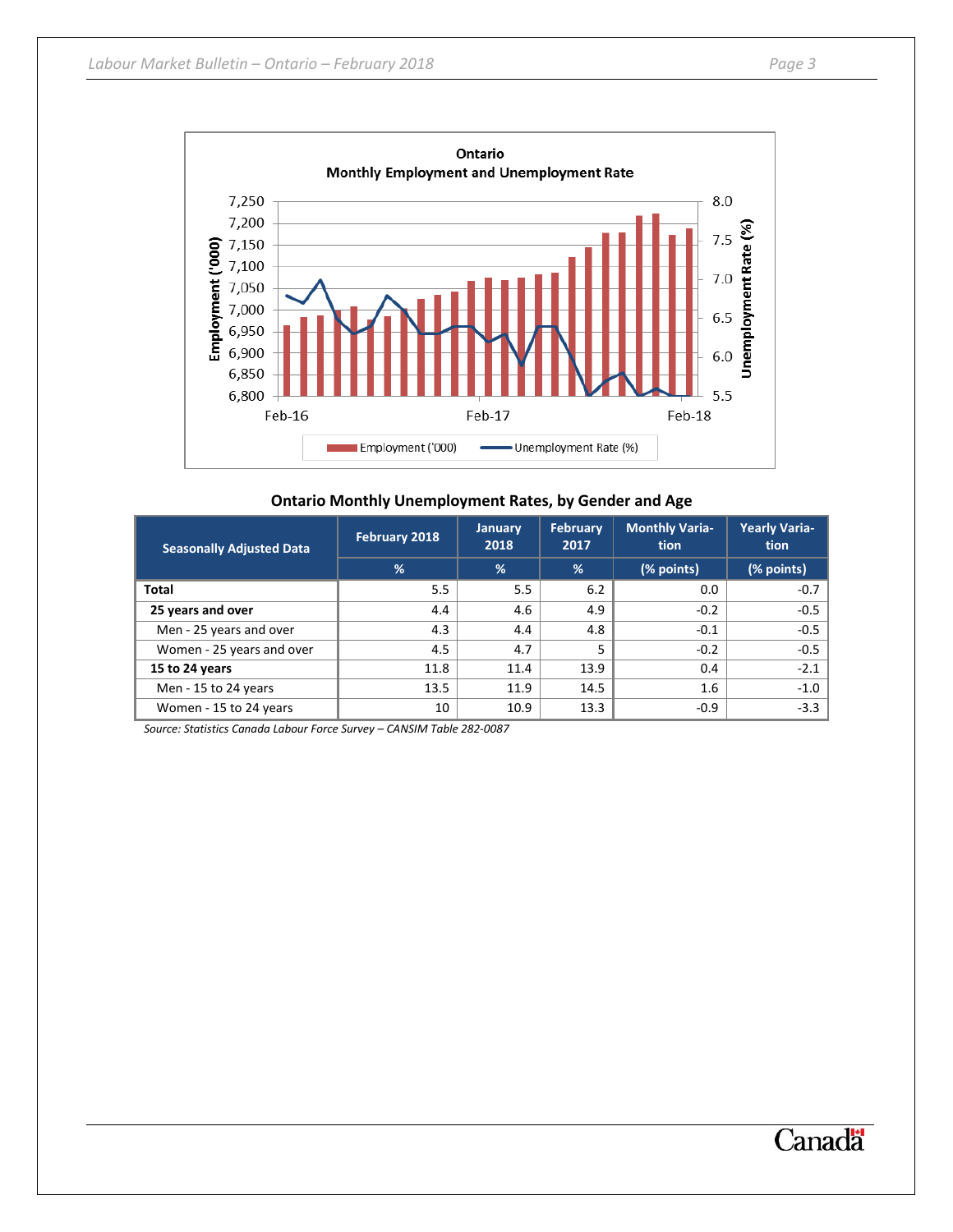### **EMPLOYMENT BY INDUSTRY**

 $\overline{\phantom{a}}$ 

#### **Goods-producing sector's employment decline attributed to weaker manufacturing employment estimates**

Employment fell marginally in Ontario's goods-producing sector this month with 1,200 (-0.1%) losses. This was due to a decline in the manufacturing sector (-11,900). Employment increased in all other areas, especially construction (+4,400) and agriculture (+3,200).

In **construction**, residential activities were stronger this month when compared with the previous month and last year. Housing starts increased by 25.1% in February 2018 over February 2017.<sup>5</sup> Over the year, new developments fell in all types of units except apartment buildings.<sup>6</sup> While, in the Toronto area resale market, the number of homes sold and the average selling price declined when measured against the high level of activities last year. Detached homes reported the largest decline in both the numbers sold and prices.<sup>7</sup>

Work got underway,<sup>8</sup> and several construction intentions announced for commercial<sup>9</sup> and institutional developments. Notably, EllisDon Corporation won provincial bids to build a courthouse,  $10,111$  and renovate and develop a new patient care tower at the Michael Garron Hospital (formerly Toronto East General Hospital).<sup>12</sup> The projects, which are located in Toronto, are valued at approximately \$956.4M and \$411M respectively, and are expected to begin by this spring. Construction-related activities also ramped up at the border crossing in Windsor. TCI Titan Group secured a contract to build the customs plaza on the Canadian side of the Ambassador Bridge, which will generate 500-1,000 skilled jobs.<sup>13</sup> Also, Parsons Inc. in Markham was selected by the Windsor-Detroit Bridge

<sup>&</sup>lt;sup>13</sup> CBC News Windsor. (2018, March 1). Skilled workers needed to fill \$50M bridge plaza job awarded to local contractor. Retrieved from [http://www.cbc.ca/news/canada/windsor/skilled-workers-needed-to-fill-50m-bridge-plaza-job-awarded](http://www.cbc.ca/news/canada/windsor/skilled-workers-needed-to-fill-50m-bridge-plaza-job-awarded-to-local-contractor-1.4557354)[to-local-contractor-1.4557354](http://www.cbc.ca/news/canada/windsor/skilled-workers-needed-to-fill-50m-bridge-plaza-job-awarded-to-local-contractor-1.4557354)



<sup>&</sup>lt;sup>5</sup> Canada Mortgage and Housing Corporation. Statistics Canada. CANSIM Table 027-0054: Canada Mortgage and Housing Corporation, housing starts, all areas, Canada and provinces, seasonally adjusted at annual rates.

<sup>&</sup>lt;sup>6</sup> Canada Mortgage and Housing Corporation. Statistics Canada. CANSIM Table 027-0001. Canada Mortgage and Housing Corporation, housing starts, under construction and completions in centres 10,000 and over, Canada, provinces, selected census metropolitan areas, monthly (units).

 $^7$  The Canadian Press Staff. (2018, March 6). Toronto-area home prices, sales volume in February down from 2017 record highs. *CablePulse 24*. Retrieved fro[m https://www.cp24.com/news/toronto-area-home-prices-sales-volume-in-february](https://www.cp24.com/news/toronto-area-home-prices-sales-volume-in-february-down-from-2017-record-highs-1.3830549)[down-from-2017-record-highs-1.3830549](https://www.cp24.com/news/toronto-area-home-prices-sales-volume-in-february-down-from-2017-record-highs-1.3830549)

<sup>8</sup> Landau, J. (2018, February 21). Shoring Work Marks Start of Next Phases in Bayside Community. *Urban Toronto*. Retrieved from<http://urbantoronto.ca/news/2018/02/shoring-work-marks-start-next-phases-bayside-community>

<sup>9</sup> Fox, C. (2018, March 1). BMO plans new 'urban campus' for 3,500 employees at Yonge and Dundas. *CTV News Toronto.* Retrieved from [https://toronto.ctvnews.ca/bmo-plans-new-urban-campus-for-3-500-employees-at-yonge-and-dundas-](https://toronto.ctvnews.ca/bmo-plans-new-urban-campus-for-3-500-employees-at-yonge-and-dundas-1.3824133)[1.3824133](https://toronto.ctvnews.ca/bmo-plans-new-urban-campus-for-3-500-employees-at-yonge-and-dundas-1.3824133)

<sup>&</sup>lt;sup>10</sup> EllisDon Corporation. (2018, February 22). EllisDon Infrastructure Reaches Financial Close On New Toronto Courthouse Project. *EllisDon Corporation Press Release*. Retrieved fro[m http://www.ellisdon.com/news/ellisdon-infrastructure](http://www.ellisdon.com/news/ellisdon-infrastructure-reaches-financial-close-on-new-toronto-courthouse-project/)[reaches-financial-close-on-new-toronto-courthouse-project/](http://www.ellisdon.com/news/ellisdon-infrastructure-reaches-financial-close-on-new-toronto-courthouse-project/)

<sup>11</sup> Infrastructure Ontario. (2018, February 22). Contract Awarded for New Toronto Courthouse Project. *Government of Ontario*. Retrieved fro[m http://www.infrastructureontario.ca/Financial-Close-New-Toronto-Courthouse/](http://www.infrastructureontario.ca/Financial-Close-New-Toronto-Courthouse/)

<sup>12</sup> EllisDon Corporation. (2018, February 6). Financial Close Reached on Major Hospital Redevelopment Project. *EllisDon Corporation Press Release.* Retrieved fro[m http://www.ellisdon.com/news/financial-close-reached-on-major-hospital](http://www.ellisdon.com/news/financial-close-reached-on-major-hospital-redevelopment-project/)[redevelopment-project/](http://www.ellisdon.com/news/financial-close-reached-on-major-hospital-redevelopment-project/)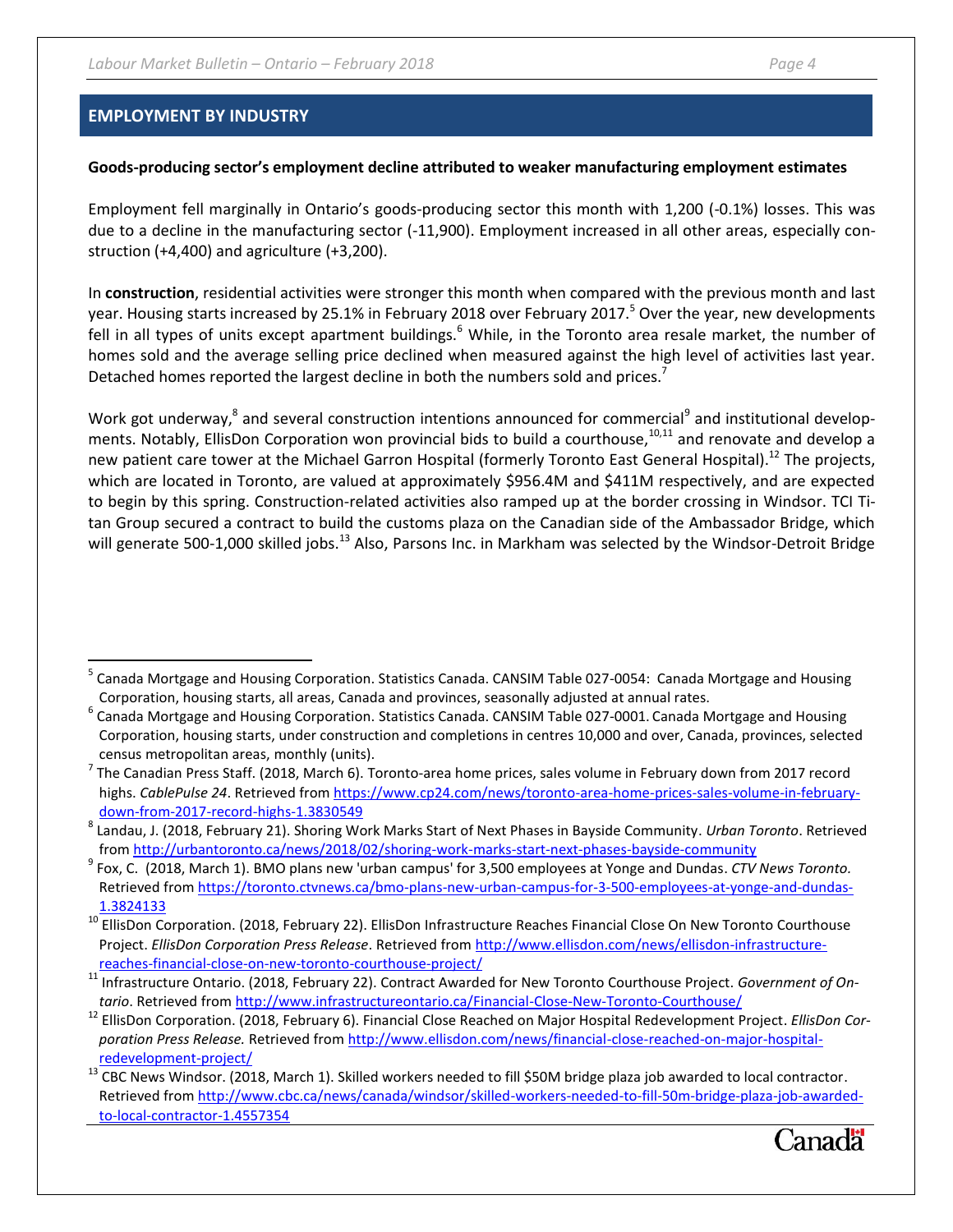$\overline{\phantom{a}}$ 

Authority to serve as the engineer for the construction of the Gordie Howe International Bridge. The company also plans to use local workers.<sup>14</sup>

In **manufacturing**, the Markit Canada Manufacturing Purchasing Managers' Index continued to show high levels of activities in February, with an index of 55.6, but this also represented a slight weakening from the previous month (55.9). New manufacturing orders and output remained strong, and growth in the purchases of raw materials was nearly at a seven-year high. The strength of sales to the export market, mainly to the United States, and a fair global economy were the main contributors to the sector's performance. As a result of the high demand, job creation was also robust and Ontario ranked third among the provinces with the sharpest staff recruitment. However the sector faced some pressures in the month, including supply chain bottlenecks, increases in salaries and in the cost of some raw material inputs.<sup>15,16</sup>

Innovations in manufacturing will be helped further as Ontario's 'Advanced Manufacturing Supercluster' was named as one of five beneficiaries of the federal government's multi-million dollar investment in high-tech superclusters nationally.<sup>17</sup>

In other positive news, Nestlé Canada is making additional investments in its ice cream plant in London, creating 12 new jobs and enabling 45 seasonal positions to be secured full-time.<sup>18</sup> Within transportation equipment manufacturing, Bombardier Inc. announced a new production line at its Millhaven rail plant in Kingston, resulting in up to 100 new positions. $^{19}$ 

As a result of the decline in sales of passenger cars in North America, General Motors of Canada Company announced that it is reducing production and the number of shifts associated with two car models at its plant in Oshawa. The move from two to a single shift is expected to be retained until May 2018. However the company plans to increase production of its pickup trucks over the coming months.  $^{20}$ 

Year-over-year, employment in the goods-producing sector grew by 45,300 (+3.2%) on the strength of gains in manufacturing (+ 27,200) and construction (23,000). The agricultural sector reported the largest loss (-4,000).

[development/news/2018/02/government\\_of\\_canadasnewinnovationprogramexpectedtocreatetensoft.html](https://www.canada.ca/en/innovation-science-economic-development/news/2018/02/government_of_canadasnewinnovationprogramexpectedtocreatetensoft.html)

<sup>20</sup> Canadian Press Staff. (2018, February 22). GM cutback in car production at Oshawa plant to be extended: report. *CBC News*. Retrieved from<http://www.cbc.ca/news/business/general-motors-oshawa-production-1.4546564>



<sup>&</sup>lt;sup>14</sup> Parsons Inc. (2018, March 6). Parsons to Provide Engineering Support for Gordie Howe International Bridge Design-Build Project. *Parsons Inc. Press Release*. Retrieved from [https://www.parsons.com/2018/03/parsons-provide-engineering](https://www.parsons.com/2018/03/parsons-provide-engineering-support-gordie-howe-international-bridge-design-build-project/)[support-gordie-howe-international-bridge-design-build-project/](https://www.parsons.com/2018/03/parsons-provide-engineering-support-gordie-howe-international-bridge-design-build-project/)

<sup>15</sup> IHS Markit. (2018, March 1). Markit Canada Manufacturing PMI. *IHS Markit*. Retrieved from <https://www.markiteconomics.com/Survey/PressRelease.mvc/5ebb1648de2b4aea9ab636c05839d3f6>

<sup>&</sup>lt;sup>16</sup> Trading Economics. Canada Manufacturing PMI. Retrieved from [https://tradingeconomics.com/canada/manufacturing](https://tradingeconomics.com/canada/manufacturing-pmi)[pmi](https://tradingeconomics.com/canada/manufacturing-pmi) 

<sup>&</sup>lt;sup>17</sup> Innovation, Science and Economic Development Canada. (2018. February 18). Government of Canada's new innovation program expected to create tens of thousands of middle-class jobs. *Government of Canada News Release*. Retrieved from [https://www.canada.ca/en/innovation-science-economic-](https://www.canada.ca/en/innovation-science-economic-development/news/2018/02/government_of_canadasnewinnovationprogramexpectedtocreatetensoft.html)

<sup>18</sup> Daniszewski, H. (2018, March 5). Nestle Canada's London ice cream plant licks space crunch with \$51.5M addition. *The London Free Press*. Retrieved from [http://www.lfpress.com/2018/03/02/nestle-canadas-london-ice-cream-factory](http://www.lfpress.com/2018/03/02/nestle-canadas-london-ice-cream-factory-expanding-adding-57-jobs)[expanding-adding-57-jobs](http://www.lfpress.com/2018/03/02/nestle-canadas-london-ice-cream-factory-expanding-adding-57-jobs)

<sup>19</sup> Crosier, S. (2018, February 7). Bombardier hires predominantly in Kingston: official. *Kingston Whig-Standard*. Retrieved from<http://www.thewhig.com/2018/02/07/bombardier-hires-predominantly-in-kingston-official>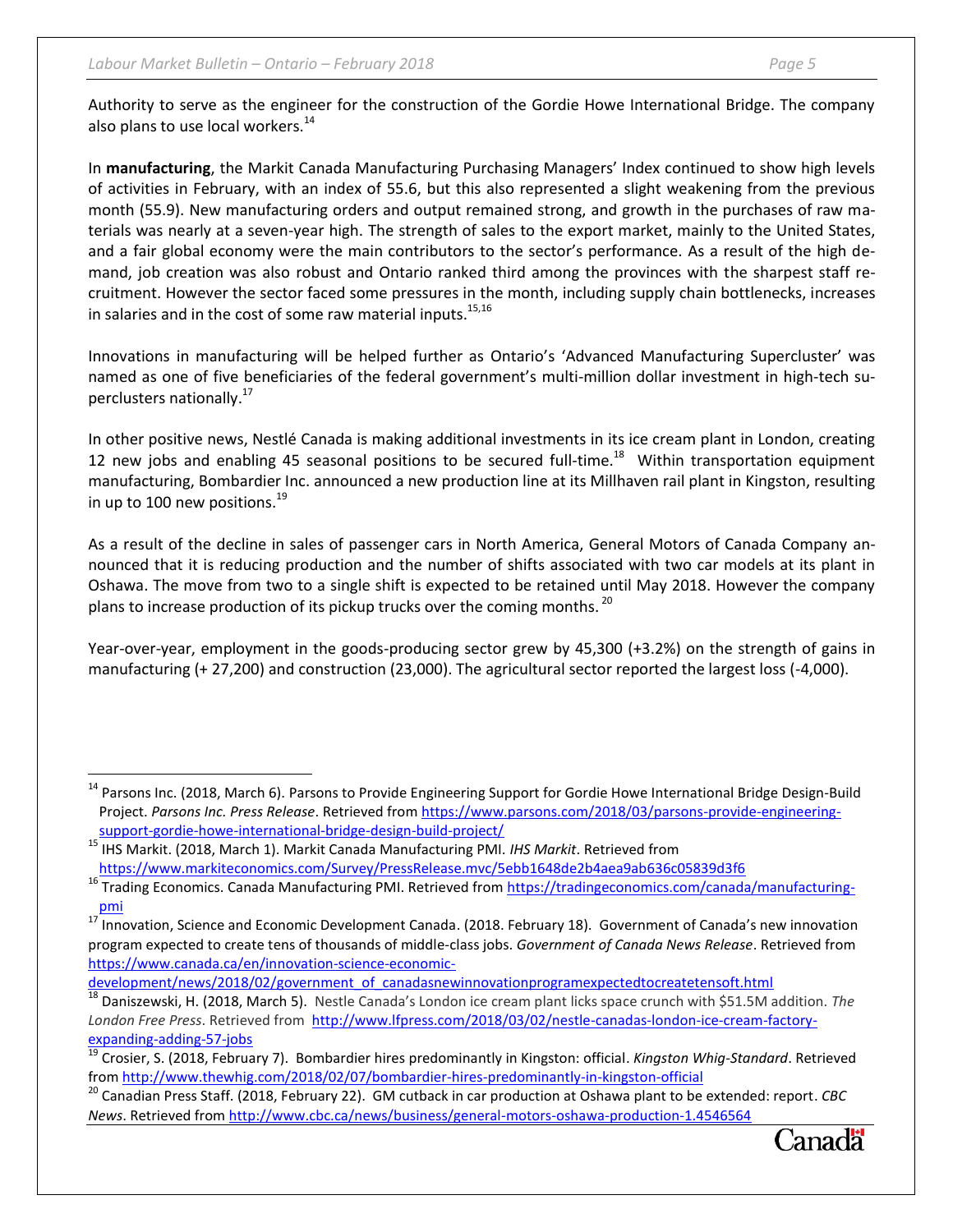$\overline{\phantom{a}}$ 

## **Monthly employment gains in the services-producing sector strongly influenced by transportation and warehousing activities**

Employment increased in the services-producing sector by 16,800 (0.3%). The largest contributors were transportation and warehousing (+18,100) and educational services (+5,600). Employment was flat in information, culture and recreation, while large losses were reported in wholesale and retail trade (-11,900) and finance, insurance, real estate, rental and leasing (-9,800).

Employment in **transportation and warehousing** is at a peak level in this month. However, the 57 positions affected by the closing of a depot in Ingersoll by Doug Coleman Trucking Ltd. will weaken some of the gains in the sector.<sup>21</sup>

The **information, culture and recreation** sector will continue to be impacted by shifting consumer preferences and how media is used. Corus Entertainment Inc., the parent company of Global News, is undertaking a restructuring across the country, with a greater focus on digital operations. The company is launching local news platforms in Ontario, within the Ottawa, Kitchener, Guelph and Barrie areas. Approximately 50 positions will be created mostly for multi-platform journalists. Qualified employees impacted by the changes can apply for the positions. $^{22}$ 

Meanwhile, recreational facilities have begun accepting applications to fill hundreds of summer positions.<sup>23,24</sup>

In **professional, scientific and technical services**, twelve smart-grid projects will collectively receive \$10.5M from the Province of Ontario towards product research and development, creating over 100 high-tech jobs<sup>25</sup> and adding growth in the sector. Furthermore, a plan by AppDirect, Inc., a U.S.-based software developer to establish a sales office in Toronto was announced. The company expects to create at least 300 jobs in Canada as part of a five-year expansion plan. $^{26}$ 

The employment losses in **wholesale and retail** was more likely associated with weaker retail activities. Among the planned retail departures, Reitmans (Canada) Limited will be closing all its Hyba activewear locations across Canada by the end of 2018.<sup>27</sup> Ontario accounts for 6 of the chain's 17 national Hyba stores.<sup>28</sup>

<sup>23</sup> Douglas, P. (2018, February 12).500 summer jobs up for grabs at Brampton's Wet'n'Wild waterpark. *Brampton Guardian*. Retrieved from [https://www.bramptonguardian.com/news-story/8130894-500-summer-jobs-up-for-grabs-at-brampton-s](https://www.bramptonguardian.com/news-story/8130894-500-summer-jobs-up-for-grabs-at-brampton-s-wet-n-wild-waterpark/)[wet-n-wild-waterpark/](https://www.bramptonguardian.com/news-story/8130894-500-summer-jobs-up-for-grabs-at-brampton-s-wet-n-wild-waterpark/)

<sup>27</sup> The Canadian Press Staff. (2018, March 1). Reitmans to close all of its Hyba activewear stores over the next year. *CTV News*. Retrieved from [https://www.ctvnews.ca/business/reitmans-to-close-all-of-its-hyba-activewear-stores-over-the-next](https://www.ctvnews.ca/business/reitmans-to-close-all-of-its-hyba-activewear-stores-over-the-next-year-1.3824319)[year-1.3824319](https://www.ctvnews.ca/business/reitmans-to-close-all-of-its-hyba-activewear-stores-over-the-next-year-1.3824319) 



<sup>21</sup> De Bono, N. (2018, February 28). Cami: Doug Coleman Trucking closes Ingersoll depot, cutting 57 union jobs. *London Free Press*. Retrieved from [http://www.ingersolltimes.com/2018/02/27/cami-doug-coleman-trucking-closes-ingersoll-depot](http://www.ingersolltimes.com/2018/02/27/cami-doug-coleman-trucking-closes-ingersoll-depot-cutting-57-union-jobs)[cutting-57-union-jobs](http://www.ingersolltimes.com/2018/02/27/cami-doug-coleman-trucking-closes-ingersoll-depot-cutting-57-union-jobs)

<sup>22</sup> Global News Staff. (2018, February 18). Global News announces reorganization, new investment in local markets. Retrieved from [https://globalnews.ca/news/4028627/global-news-announces-reorganization-new-investment-in-local](https://globalnews.ca/news/4028627/global-news-announces-reorganization-new-investment-in-local-markets/)[markets/](https://globalnews.ca/news/4028627/global-news-announces-reorganization-new-investment-in-local-markets/) 

<sup>24</sup> Queen, L. (2018, February 15). Looking for a summer job? Canada's Wonderland hiring 4,000 seasonal staff. *Vaughan Citi*zen. Retrieved from [https://www.yorkregion.com/community-story/8136942-looking-for-a-summer-job-canada-s](https://www.yorkregion.com/community-story/8136942-looking-for-a-summer-job-canada-s-wonderland-hiring-4-000-seasonal-staff/)[wonderland-hiring-4-000-seasonal-staff/](https://www.yorkregion.com/community-story/8136942-looking-for-a-summer-job-canada-s-wonderland-hiring-4-000-seasonal-staff/)

<sup>25</sup> Ministry of Energy. (2018, February 23). Smart Grid Projects to Boost Innovation and Reduce Electricity Costs. *Government of Ontario*. Retrieved from [https://news.ontario.ca/mei/en/2018/02/smart-grid-projects-to-boost-innovation-and](https://news.ontario.ca/mei/en/2018/02/smart-grid-projects-to-boost-innovation-and-reduce-electricity-costs.html)[reduce-electricity-costs.html](https://news.ontario.ca/mei/en/2018/02/smart-grid-projects-to-boost-innovation-and-reduce-electricity-costs.html)

<sup>26</sup> Greenwood, M. (2018, February 9). AppDirect Plans to Double Canadian Presence with 300 New Jobs. *Tech Vibes*. Retrieved from<https://techvibes.com/2018/02/09/appdirect-plans-to-double-canadian-presence-with-300-new-jobs>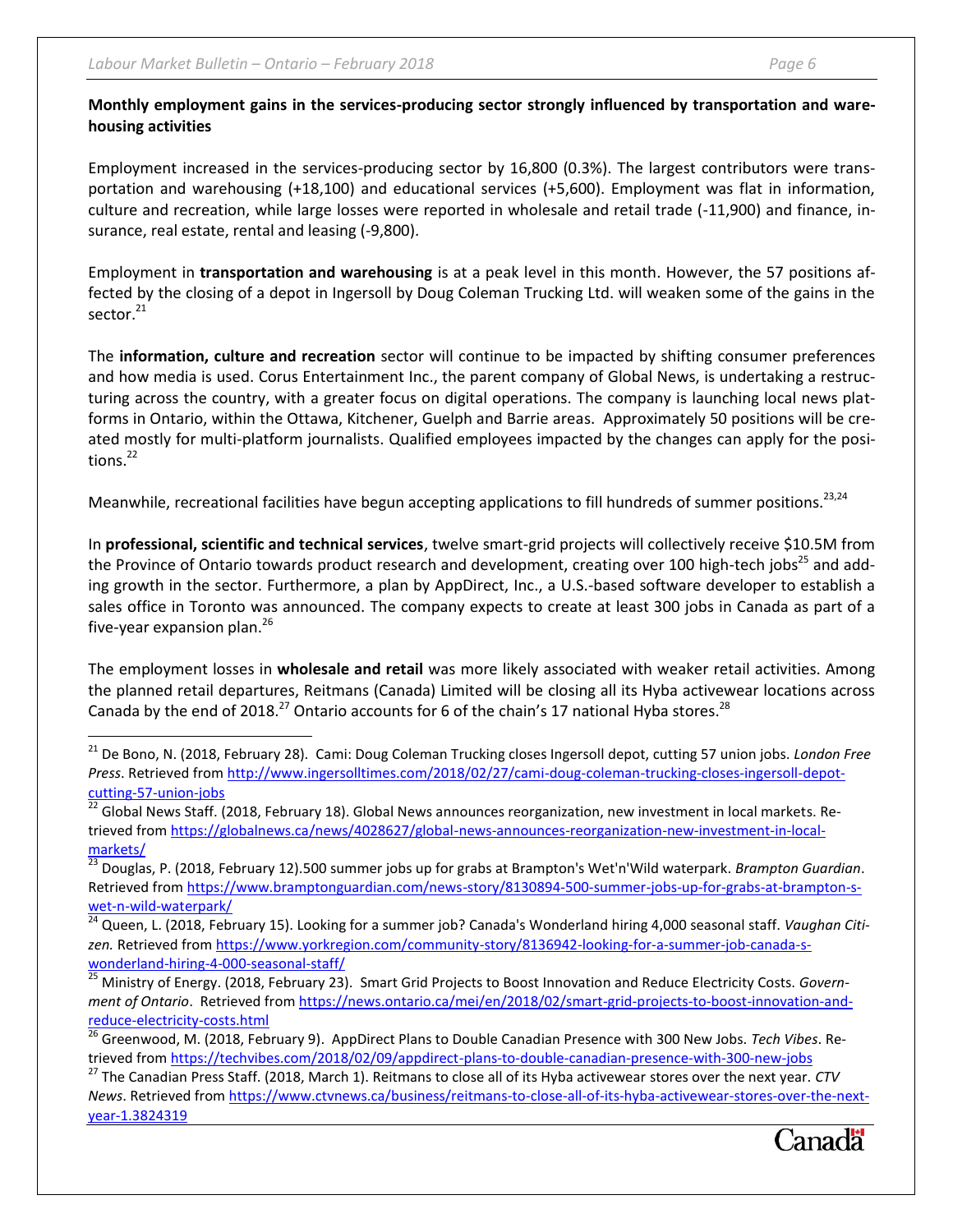Employment conditions were stronger in the services-producing sector when compared year-over-year, with an increase of 68,300 (+1.2%). Industry gains were led by transportation and warehousing (+37,900) and wholesale and retail trade (+36,200). Employment losses were largely in health care and social assistance (-22,600), finance, insurance, real estate, rental and leasing (-18,500) and public administration (-12,400).

| <b>Seasonally Adjusted</b>                           | <b>February</b> | <b>January</b><br>2018 | <b>February</b> | <b>Monthly Variation</b> |        | <b>Yearly Variation</b> |        |
|------------------------------------------------------|-----------------|------------------------|-----------------|--------------------------|--------|-------------------------|--------|
| Data ('000)                                          | 2018            |                        | 2017            | <b>Number</b>            | %      | <b>Number</b>           | %      |
| Total employed, all industries                       | 7188.6          | 7172.9                 | 7074.9          | 15.7                     | 0.2    | 113.7                   | 1.6    |
| Goods-producing sector                               | 1456.1          | 1457.3                 | 1410.8          | $-1.2$                   | $-0.1$ | 45.3                    | 3.2    |
| Agriculture                                          | 66.9            | 63.7                   | 70.9            | 3.2                      | 5.0    | $-4.0$                  | $-5.6$ |
| Forestry, fishing, mining, quarrying,<br>oil and gas | 33              | 32.7                   | 36.1            | 0.3                      | 0.9    | $-3.1$                  | $-8.6$ |
| <b>Utilities</b>                                     | 52.2            | 49.4                   | 50.1            | 2.8                      | 5.7    | 2.1                     | 4.2    |
| Construction                                         | 523.5           | 519.1                  | 500.5           | 4.4                      | 0.8    | 23.0                    | 4.6    |
| Manufacturing                                        | 780.5           | 792.4                  | 753.3           | $-11.9$                  | $-1.5$ | 27.2                    | 3.6    |
| Services-producing sector                            | 5732.5          | 5715.7                 | 5664.2          | 16.8                     | 0.3    | 68.3                    | 1.2    |
| Trade                                                | 1075.8          | 1087.7                 | 1039.6          | $-11.9$                  | $-1.1$ | 36.2                    | 3.5    |
| Transportation and warehousing                       | 366.3           | 348.2                  | 328.4           | 18.1                     | 5.2    | 37.9                    | 11.5   |
| Finance, insurance, real estate<br>and leasing       | 552.9           | 562.7                  | 571.4           | $-9.8$                   | $-1.7$ | $-18.5$                 | $-3.2$ |
| Professional, scientific<br>and technical services   | 623.3           | 625.8                  | 604.1           | $-2.5$                   | $-0.4$ | 19.2                    | 3.2    |
| Business, building<br>and other support services     | 315             | 313.3                  | 318.7           | 1.7                      | 0.5    | $-3.7$                  | $-1.2$ |
| <b>Educational services</b>                          | 506.3           | 500.7                  | 498.8           | 5.6                      | 1.1    | 7.5                     | 1.5    |
| Health care and social assistance                    | 848.7           | 843.9                  | 871.3           | 4.8                      | 0.6    | $-22.6$                 | $-2.6$ |
| Information, culture and recreation                  | 325.8           | 325.4                  | 315.5           | 0.4                      | 0.1    | 10.3                    | 3.3    |
| Accommodation and food services                      | 468.9           | 463.8                  | 459             | 5.1                      | 1.1    | 9.9                     | 2.2    |
| Other services                                       | 288.6           | 284.9                  | 284.1           | 3.7                      | 1.3    | 4.5                     | 1.6    |
| <b>Public administration</b>                         | 360.9           | 359.2                  | 373.3           | 1.7                      | 0.5    | $-12.4$                 | $-3.3$ |

## **Ontario Monthly Labour Force Statistics, by Industry**

*Note: Totals may not add due to rounding*

*Source: Statistics Canada Labour Force Survey – CANSIM Table 282-0088*

## **REGIONAL ANALYSIS**

l

### **Toronto continues to dominate the province in employment growth**

Employment increased in the **Toronto** economic region by 134,100 between February 2017 and February 2018 (measured on a year-over-year seasonally unadjusted basis). The regional unemployment rate dropped 1.4 percentage points to 5.4%, and labour force participation made a small gain. Toronto's technology base continued to strengthen in February with the announcement that Trend Micro Canada Technologies Inc. and Telus Corp. plan to establish a cybersecurity research lab in Toronto by mid-2018. The project is expected to employ 100

<sup>28</sup> Reitmans (Canada) Limited website at<https://www.reitmans.com/en/hyba-find-a-store.html>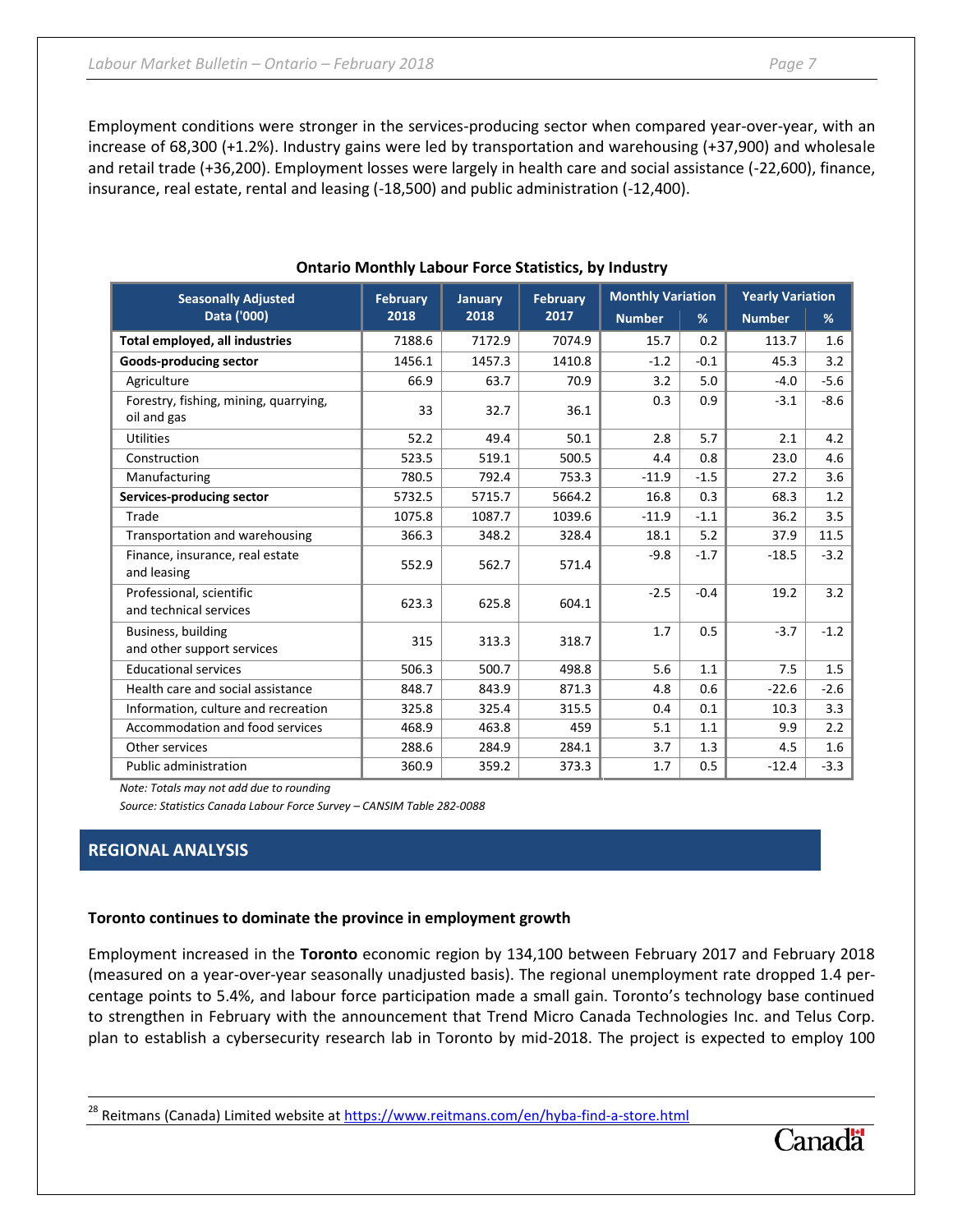within two years.<sup>29</sup> Further, software developer AppDirect Inc. plans to open a sales office in Toronto and create at least 300 jobs in Canada as part of a five-year expansion plan.<sup>30</sup> Salesforce Inc. also announced that it will be making investments in its Canadian operations.<sup>31</sup> Seasonal hiring has also begun at Canada's Wonderland theme park in Vaughan<sup>32</sup> and Wet 'n' Wild Toronto water park in Brampton.<sup>33</sup>

The **Hamilton–Niagara Peninsula** economic region also continued to register employment gains and demonstrate improved labour market conditions. Regional unemployment declined and participation increased between February 2017 and February 2018, and gains were made in both full-time and part-time employment. A couple of construction announcements were made in the region in the past month, including the start of construction on a new \$25.82M Hamilton Police Service investigative services building.<sup>34</sup>

Employment grew by 6,800 in the **Windsor–Sarnia** economic region and the regional unemployment rate fell from 6.1% to 4.8% over the year. Local contractor TCI Titan secured a \$50M contract to build the customs plaza on the Canadian side of the Ambassador Bridge in Windsor. The project is estimated to require up to 1,000 skilled workers.<sup>35</sup>

The **Stratford–Bruce Peninsula** economic region also saw sizeable employment gains. However, Compass Minerals laid off 50 workers at its Goderich salt mine in February due to restructuring efforts.<sup>36</sup>

Employment also grew in the **Northwest** economic region.

## **Employment declined in six economic regions in Ontario**

 $\overline{\phantom{a}}$ 

The **Kingston–Pembroke** economic region posted the largest employment decrease (-18,000) in Ontario between February 2017 and February 2018. Growth in part-time work was offset by a loss in full-time employment. However, the regional manufacturing industry received a boost thanks to the announcement that Bombardier Inc. will establish a new production line at its Millhaven facility in Kingston, resulting in approximately 100 new



<sup>29</sup> Paddon, D. (2018, February 1). Trend Micro setting up Toronto research lab. *The Canadian Press*. Retrieved from <https://www.bramptonguardian.com/news-story/8104762-trend-micro-setting-up-toronto-research-lab/>

<sup>30</sup> Greenwood, M. (2018, February 9). AppDirect Plans to Double Canadian Presence with 300 New Jobs. *Techvibes*. Retrieved from<https://techvibes.com/2018/02/09/appdirect-plans-to-double-canadian-presence-with-300-new-jobs>

<sup>&</sup>lt;sup>31</sup> The Canadian Press. (2018, February 9). Salesforce to invest \$2.5B to expand its Canadian footprint, hire more workers. *Canadian Manufacturing*. Retrieved fro[m https://www.canadianmanufacturing.com/sales-and-marketing/salesforce-invest-](https://www.canadianmanufacturing.com/sales-and-marketing/salesforce-invest-2-5b-expand-canadian-footprint-hire-workers-207902/)[2-5b-expand-canadian-footprint-hire-workers-207902/](https://www.canadianmanufacturing.com/sales-and-marketing/salesforce-invest-2-5b-expand-canadian-footprint-hire-workers-207902/)

<sup>32</sup> Queen, L. (2018, February 15). Looking for a summer job? Canada's Wonderland hiring 4,000 seasonal staff. *Vaughan Citizen*. Retrieved from [https://www.yorkregion.com/community-story/8136942-looking-for-a-summer-job-canada-s](https://www.yorkregion.com/community-story/8136942-looking-for-a-summer-job-canada-s-wonderland-hiring-4-000-seasonal-staff/)[wonderland-hiring-4-000-seasonal-staff/](https://www.yorkregion.com/community-story/8136942-looking-for-a-summer-job-canada-s-wonderland-hiring-4-000-seasonal-staff/)

<sup>33</sup> Douglas, P. (2018, February 12). 500 summer jobs up for grabs at Brampton's Wet'n'Wild waterpark. *Brampton Guardian*. Retrieved from [https://www.bramptonguardian.com/news-story/8130894-500-summer-jobs-up-for-grabs-at-brampton-s](https://www.bramptonguardian.com/news-story/8130894-500-summer-jobs-up-for-grabs-at-brampton-s-wet-n-wild-waterpark/)[wet-n-wild-waterpark/](https://www.bramptonguardian.com/news-story/8130894-500-summer-jobs-up-for-grabs-at-brampton-s-wet-n-wild-waterpark/)

<sup>34</sup> O'Reilly, N. (2018, February 28). Construction of \$25.8-million Hamilton police investigative services building underway. *Hamilton Spector*. Retrieved from [https://www.thespec.com/news-story/8290486-construction-of-25-8-million-hamilton](https://www.thespec.com/news-story/8290486-construction-of-25-8-million-hamilton-police-investigative-services-building-underway/)[police-investigative-services-building-underway/](https://www.thespec.com/news-story/8290486-construction-of-25-8-million-hamilton-police-investigative-services-building-underway/)

<sup>35</sup> CBC News Staff. (2018, March 1). Skilled workers needed to fill \$50M bridge plaza job awarded to local contractor. *CBC News*. Retrieved from [http://www.cbc.ca/news/canada/windsor/skilled-workers-needed-to-fill-50m-bridge-plaza-job](http://www.cbc.ca/news/canada/windsor/skilled-workers-needed-to-fill-50m-bridge-plaza-job-awarded-to-local-contractor-1.4557354)[awarded-to-local-contractor-1.4557354](http://www.cbc.ca/news/canada/windsor/skilled-workers-needed-to-fill-50m-bridge-plaza-job-awarded-to-local-contractor-1.4557354)

<sup>36</sup> Smith, K. (2018, February 22). U.S.-based Compass Minerals chops 50 jobs at Goderich salt mine as world's largest operation of its kind restructures. *The London Free Press*. Retrieved from

<http://www.chathamdailynews.ca/2018/02/22/goderich-salt-mine-cutting-about-50-jobs>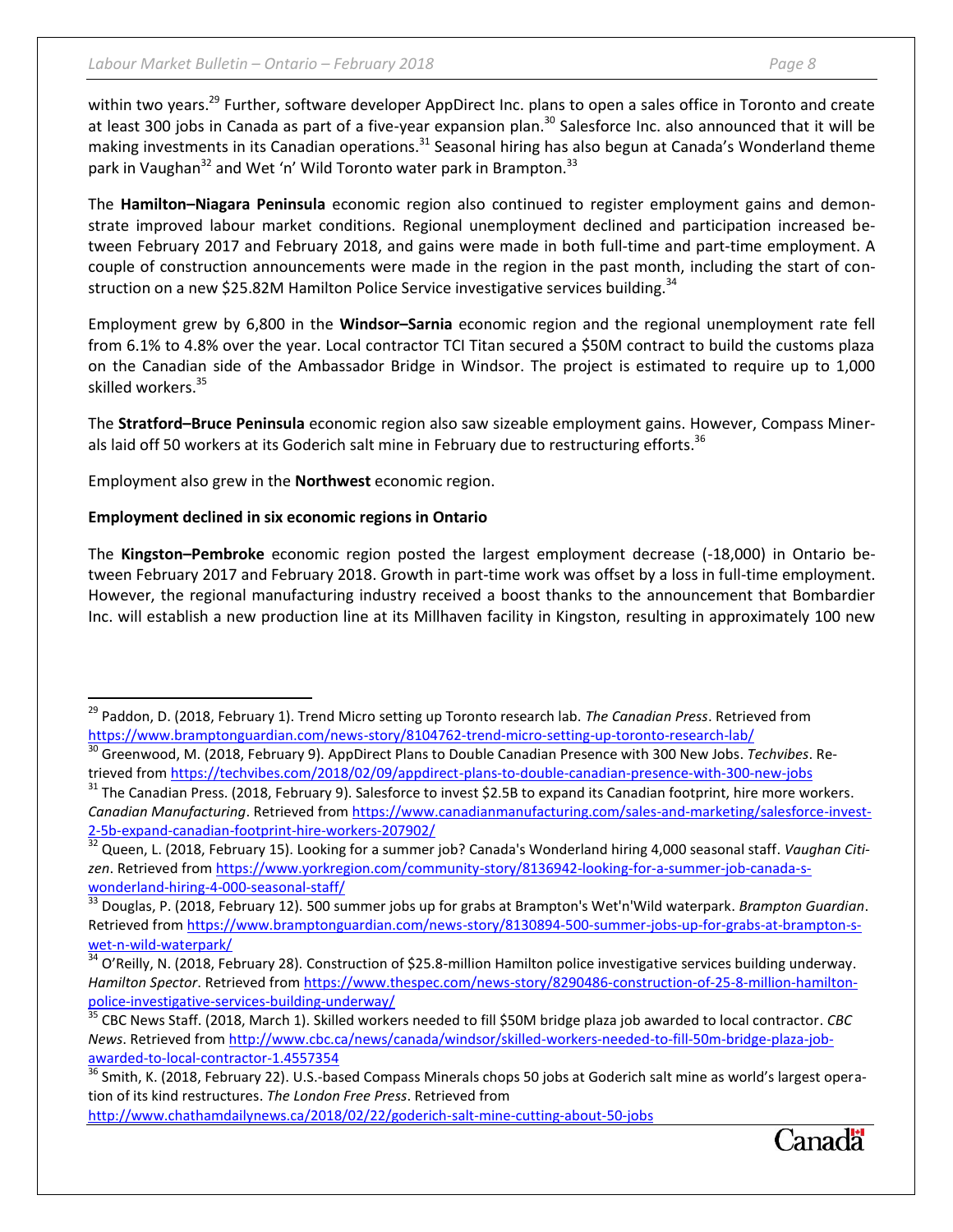positions.<sup>37</sup> The City of Kingston is also looking to hire more than 165 full-time secondary and post-secondary students as part of its summer student program.<sup>38</sup>

Employment also fell in the **London** economic region, and the regional unemployment rate rose from 5.0% to 6.2%. Labour force participation also dropped over the year. In the transport industry, Doug Coleman Trucking shuttered its trucking depot in Ingersoll, affecting 57 unionized workers.<sup>39</sup> There is some good news for the manufacturing industry however, as Dr. Oetker Canada Ltd. is hiring 100 workers at its London frozen pizza facility.<sup>40</sup>

The **Muskoka–Kawarthas**, **Kitchener–Waterloo–Barrie**, **Ottawa**, and **Northeast** economic regions also registered year-over-year employment losses in February.

|                                                                     |                        | <b>Employment</b>      |                                      | <b>Unemployment Rate</b> |                         |                                             |  |
|---------------------------------------------------------------------|------------------------|------------------------|--------------------------------------|--------------------------|-------------------------|---------------------------------------------|--|
| <b>3-Month Moving Averages</b><br><b>Seasonally Unadjusted Data</b> | February 2018<br>(000) | February 2017<br>(000) | Yearly<br><b>Variation</b><br>$(\%)$ | February 2018<br>(%)     | February 2017<br>$(\%)$ | Yearly<br><b>Variation</b><br>(%<br>points) |  |
| Ontario                                                             | 7,125.8                | 6,996.0                | 1.9                                  | 5.4                      | 6.2                     | $-0.8$                                      |  |
| <b>Economic Regions</b>                                             |                        |                        |                                      |                          |                         |                                             |  |
| Ottawa                                                              | 701.8                  | 702.2                  | $-0.1$                               | 5.2                      | 5.0                     | 0.2                                         |  |
| Kingston-Pembroke                                                   | 201.8                  | 219.8                  | $-8.2$                               | 4.0                      | 4.5                     | $-0.5$                                      |  |
| Muskoka-Kawarthas                                                   | 173.2                  | 185.8                  | $-6.8$                               | 6.1                      | 5.6                     | 0.5                                         |  |
| Toronto                                                             | 3495.4                 | 3361.3                 | 4.0                                  | 5.4                      | 6.8                     | $-1.4$                                      |  |
| Kitchener-Waterloo-Barrie                                           | 692.6                  | 696.5                  | $-0.6$                               | 5.0                      | 5.6                     | $-0.6$                                      |  |
| Hamilton-Niagara Peninsula                                          | 748.2                  | 726.2                  | 3.0                                  | 5.3                      | 5.9                     | $-0.6$                                      |  |
| London                                                              | 322.8                  | 327.9                  | $-1.6$                               | 6.2                      | 5.0                     | 1.2                                         |  |
| Windsor-Sarnia                                                      | 298.5                  | 291.7                  | 2.3                                  | 4.8                      | 6.1                     | $-1.3$                                      |  |
| Stratford-Bruce Peninsula                                           | 155.1                  | 148.7                  | 4.3                                  | 4.5                      | 6.3                     | $-1.8$                                      |  |
| Northeast                                                           | 236.4                  | 236.5                  | 0.0                                  | 6.7                      | 7.5                     | $-0.8$                                      |  |
| Northwest                                                           | 100.1                  | 99.3                   | 0.8                                  | 5.5                      | 6.1                     | $-0.6$                                      |  |

#### **Ontario Monthly Labour Force Statistics, by Economic Region**

*Note: Totals may not add due to rounding*

 $\overline{\phantom{a}}$ 

*Source: Statistics Canada Labour Force Survey – CANSIM Table 282-0122*

*Note: In preparing this document, the authors have taken care to provide clients with labour market information that is timely and accurate at the time of publication. Since labour market conditions are dynamic, some of the information presented here may have changed since this document was published. Users are encouraged to also refer to other sources for additional information on the local economy and labour market. Information contained in this document does not necessarily reflect official policies of Employment and Social Development Canada.*

<sup>37</sup> Crosier, S. (2018, February 7). Bombardier hires predominantly in Kingston: official. *Kingston Whig-Standard*. Retrieved from<http://www.thewhig.com/2018/02/07/bombardier-hires-predominantly-in-kingston-official>

<sup>38</sup> Denise, H. (2018, February 14). Students Wanted for More Than 165 Summer City Jobs. *Kingston Herald.* Retrieved from <http://kingstonherald.com/news/2018-student-summer-jobs-2010321379>

<sup>39</sup> De Bono, N. (2018, February 28). Cami: Doug Coleman Trucking closes Ingersoll depot, cutting 57 union jobs. *The London Free Press*. Retrieved from [http://www.ingersolltimes.com/2018/02/27/cami-doug-coleman-trucking-closes-ingersoll](http://www.ingersolltimes.com/2018/02/27/cami-doug-coleman-trucking-closes-ingersoll-depot-cutting-57-union-jobs)[depot-cutting-57-union-jobs](http://www.ingersolltimes.com/2018/02/27/cami-doug-coleman-trucking-closes-ingersoll-depot-cutting-57-union-jobs)

 $^{40}$  De Bono, N. (2018, January 31). London's Dr. Oetker frozen pizza plant boosting production after New Brunswick plant shuttered. *The London Free Press*. Retrieved from [http://www.lfpress.com/2018/01/30/londons-dr-oetker-frozen-pizza](http://www.lfpress.com/2018/01/30/londons-dr-oetker-frozen-pizza-plant-boosting-production-after-new-brunswick-plant-shuttered)[plant-boosting-production-after-new-brunswick-plant-shuttered](http://www.lfpress.com/2018/01/30/londons-dr-oetker-frozen-pizza-plant-boosting-production-after-new-brunswick-plant-shuttered)